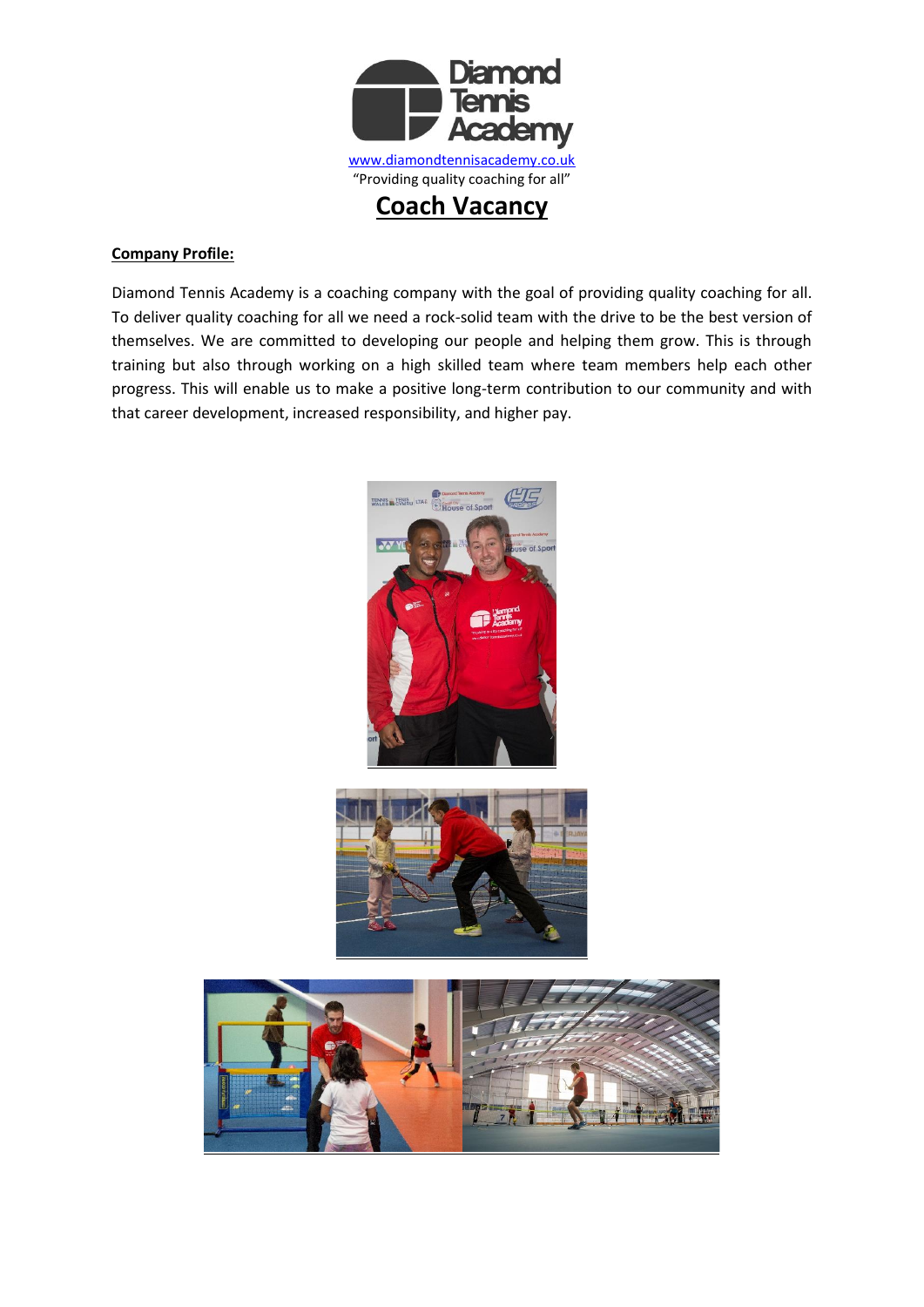

# **The Position:**

We are currently looking to strengthen our coaching group and require coaches who can work in our team and are good at working with primary school aged children. Training will be provided on how DTA run sessions and work together. Tots' tennis, Blue and Red tennis will be the main parts of the role. The post is an employed coaching position working on the coaching programme, camps and at match-play events. For a minimum of 25 hours per week. Candidates must check they are eligible through the Kickstart programme, applicants must be between 16 and 24 years of age.

## **The tasks:**

- Assist with the coaching of groups of players.
- Assist with marketing activities, on phone and in person.
- Assist with schools' outreach.
- Assist with Tots tennis
- Assist with court readiness.
- Assist with coaching administration, register taking, reward scheme, ball replacement.
- Plan sessions
- Review their sessions.
- Attend training classes.

## **Responsibilities**

- To improve the players to the Diamond standards
- To report back to the coaching team on the development of players
- Work with the team on mini tennis programme and competitions
- Develop the players through individual lessons where appropriate
- To work on the school holiday coaching programme

## **Personal skills**

- Professionalism, Precision, and passion are critical to this role.
- Coaching experience, with the ambition to progress and develop.
- Flexible approach, to meeting the variety of demands from beginners, social and competitive players.
- Self-motivated and can work in a team.
- Enthusiasm to motivate and engage others.
- A full driving licence is required.

If this profile fits you then we would like to hear from you as soon as possible. Applications and current CV should be sent by email to: [sena.tengey@diamondtennisacademy.co.uk](mailto:sena.tengey@diamondtennisacademy.co.uk)